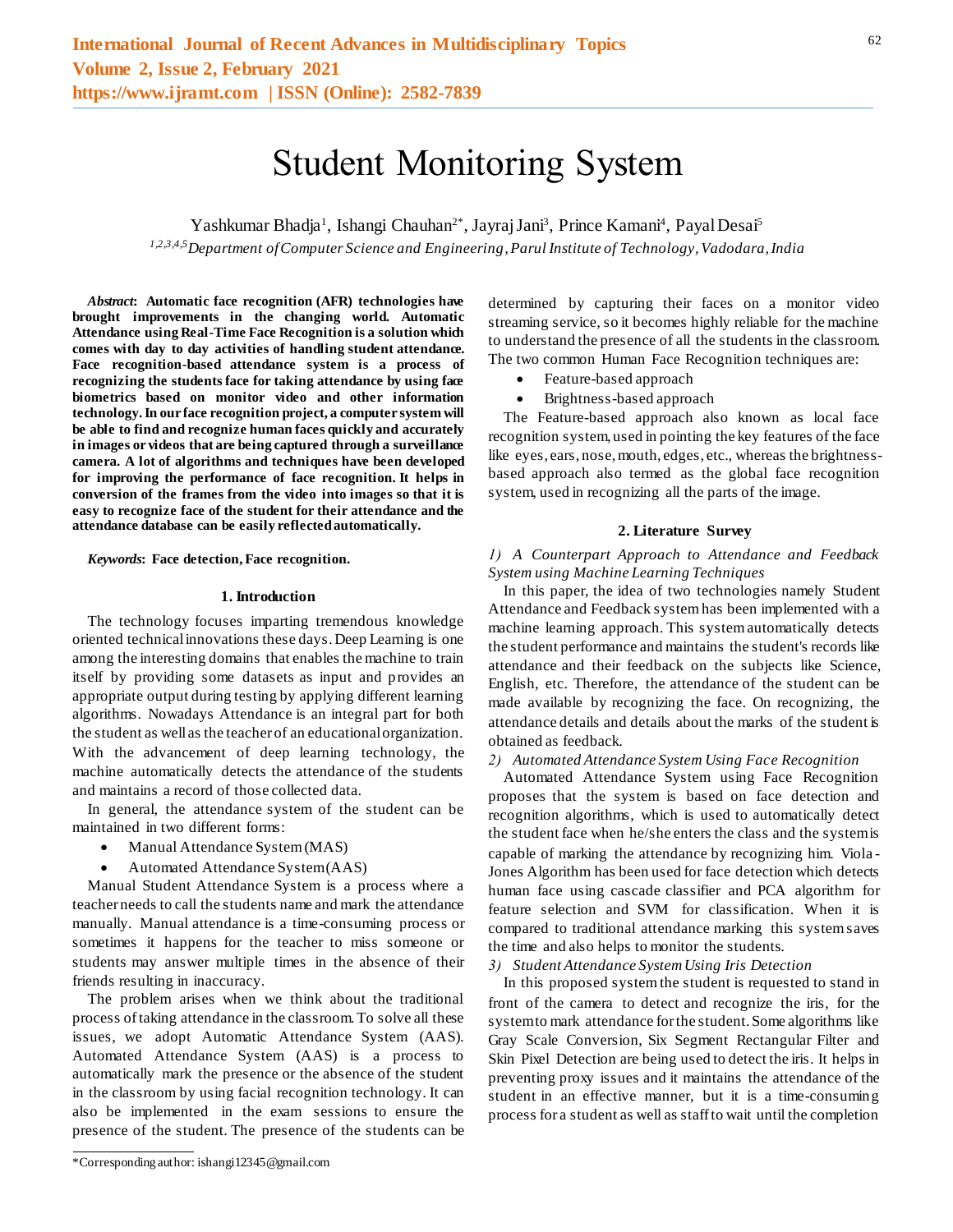of iris detection of the previous members.

## *4) Face Recognition-based Lecture Attendance System*

This paper proposes that the system takes the attendance automatically on the basis of recognition of continuous observation. Continuous observation helps in improving the performance of the system. To obtain the attendance, face images of the students present in the classroom are captured. The effectiveness of the picture is being discussed to enable the faster recognition of the image.

## **3. Existing Recognition Systems**

## *1) Fingerprint Based Recognition System*

In the Fingerprint based existing attendance system, a portable fingerprint device needs to be configured with the student's fingerprint earlier. Later either during the lecture hours or before, the student needs to record the fingerprint on the configured device to ensure their attendance for the day. The problem with this approach is that during the lecture time it may distract the attention of the students. Also it adds additional expense to install portable fingerprint devices.

# *2) RFID (Radio Frequency Identification) Based recognition system*

In the RFID (Radio Frequency Identification) based existing system, the student needs to carry a Radio Frequency Identity Card with them and place the ID on the card reader to record their presence for the day. The system is capable of connecting to RS232 and recording the attendance to the saved database. There are possibilities for the fraud. Inappropriate access may occur. Some students may make use of other student's ID to ensure their presence when the particular student is absent or they even try to misuse it sometimes.

# *3) Iris Based Recognition System*

In the Iris based student attendance system, the student needs to stand in front of a camera, so that the camera will scan the Iris of the student. The scanned iris is matched with data of students stored in the database and the attendance on their presence needs to be updated. This reduces the paper and pen workload of the faculty member of the institute. This also reduces the chances of proxies in the class, and helps in maintaining the student records safe. It is a wireless biometric technique that solves the problem of spurious attendance and the trouble of laying the corresponding network. But it has the drawback of installation of expensive iris scanner.

# *4) Face Based Recognition System*

The facial recognition technology can be used in recording the attendance through a digital camera that detects and recognizes the faces of the students and the machine compares the recognized face with students' face images stored in the database. Once the face of the student is matched with the stored image, then the attendance is marked in the attendance database for further calculation.

## **4. Proposed System**

The task of the proposed system is to detect faces through the surveillance camera already present in the classroom and match it in the database comprising of student's photographs. Once the face of the student is detected and matched in the database, the

system should mark the attendance of the student in an Excel Sheet. There is no need for the teacher to manually take attendance in the class. Also an email is sent to the parents of the students who are present.

## **5. Methodology**

The main working principle of the project is that the video captured data is converted into image to detect and recognize the faces of the student. Further the recognized image of the student is provided with attendance.

# *1) Capturing Video*

The Camera is fixed at a specific distance inside a classroom to capture videos of the frontal images of the entire students of the class.

## *2) Converting the video into frames*

The captured video is converted into frames per second for easier detection and recognition of the students' face to generate the attendance database.

# *3) Face Detection*

Face Detection is the process where the image, given as an input (picture) is searched to find any face, after finding the face the image processing cleans up the facial image for easier recognition of the face. While using OpenCV, we first need to convert the image from BGR format to RGB format.



Fig. 1. BGR to RGB color format scheme

# *4) Face Recognition*

Here we use a method called Histogram of Oriented Gradients (HOG) to detect faces. In this method we look at every single pixel in our image one at a time. For every single pixel, we want to look at the pixels that directly surrounds the selected pixel. Our aim is to figure out how dark the current pixel is compared to the surrounding pixels. Then we want to draw an arrow showing in which direction the image is getting darker. If we repeat this process for every single pixel in the image, we end up with every pixel being replaced by an arrow. These arrows are called gradients and they show the flow from light to dark across the entire image.

This approach helps to refer to same person in very dark lighting as well as very light lighting. But saving the gradient for every single pixel gives us way too much detail. We just need to see the basic flow of lightness/darkness at a higher level so we could see the basic pattern of the image. To do this, we'll break up the image into small squares of 16x16 pixels each. In each square, we'll count up how many gradients point in each major direction. Then we'll replace that square in the image with the arrow directions that were the strongest.

One more important aspect in facial recognition recognizing the face in any pose. This is done by encoding various points on a face and comparing them. For example, distance between the eyes, length of the nose, etc. In total, 128 landmarks are encoded for a face to be recognized.